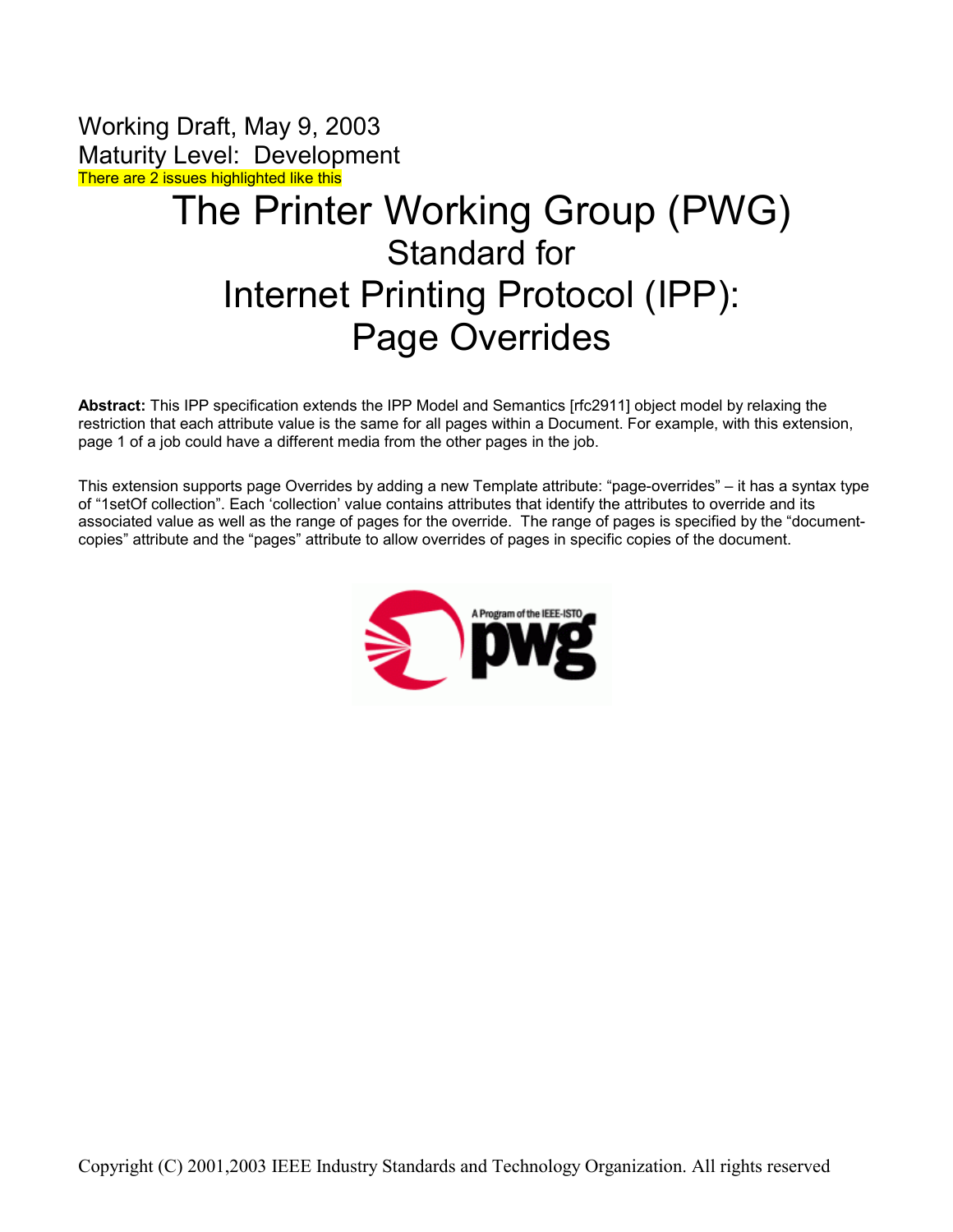# Working Draft, May 9, 2003 Maturity Level: Development

# The Printer Working Group (PWG) Standard for Internet Printing Protocol (IPP): Page Overrides

This version of the PWG Proposed Standard is available electronically at:

ftp://www.pwg.org/pub/pwg/ipp/new\_EXC//wd-ippOverride10-20030509.pdf, .doc

This document is a Working Draft for an IEEE-ISTO PWG Candidate Standard. For a definition of a "PWG Candidate Standard" and its transition to a "PWG Standard", see: [ftp://ftp.pwg.org/pub/pwg/general/pwg-process.pdf.](ftp://ftp.pwg.org/pub/pwg/general/pwg-process.pdf) After approval by the PWG (by a Last Call) to transition a PWG Working Draft to a PWG Candidate Standard, the resulting PWG Candidate Standard will be available electronically at: ftp://ftp.pwg.org/pub/pwg/cs/. After approval by the PWG (by a Last Call) to transition a PWG Candidate Standard to a PWG Standard, the resulting PWG Standard will be available electronically at: ftp://ftp.pwg.org/pub/pwg/standards/.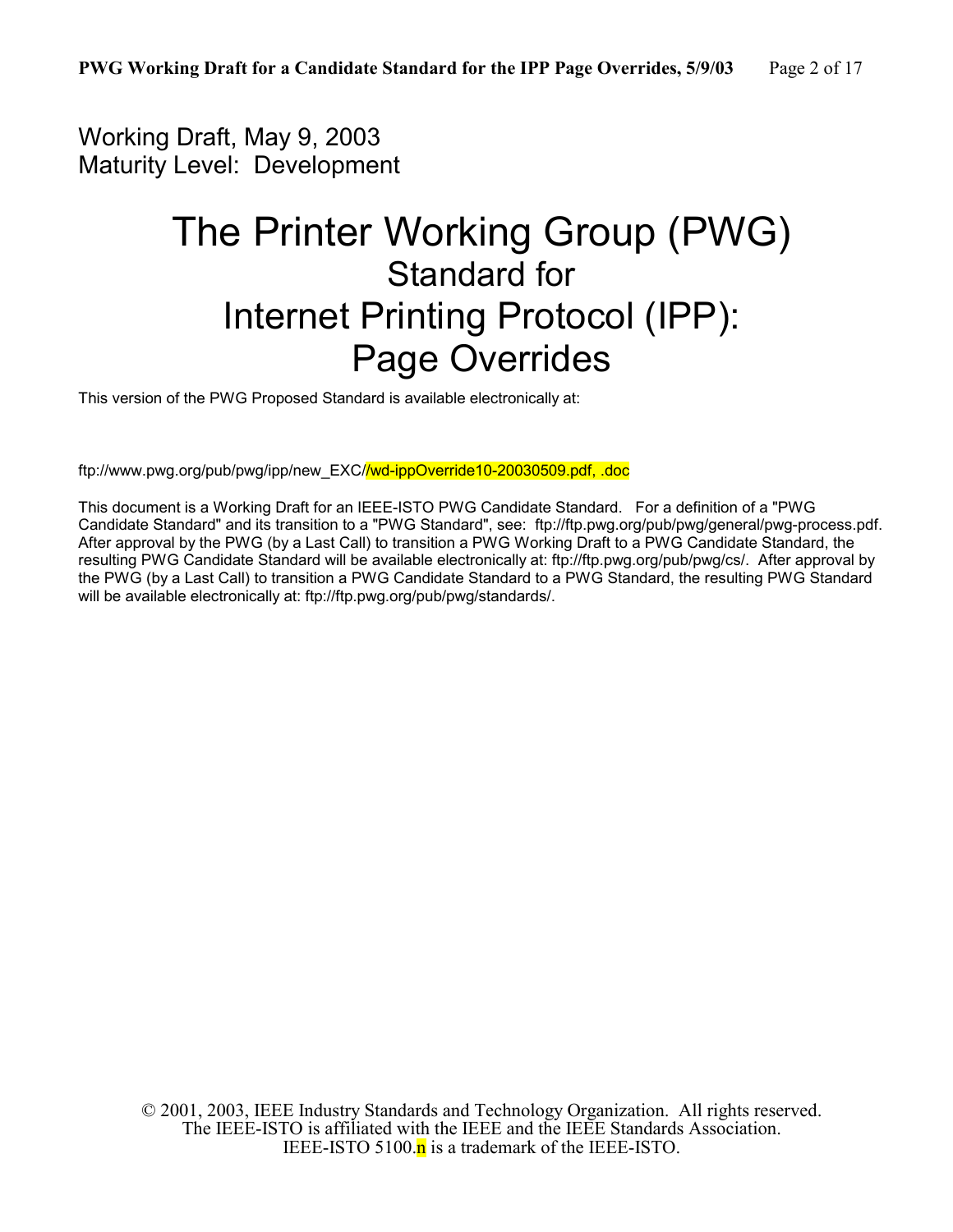### **Copyright (C) 2003, IEEE ISTO. All rights reserved.**

This document may be copied and furnished to others, and derivative works that comment on, or otherwise explain it or assist in its implementation may be prepared, copied, published and distributed, in whole or in part, without restriction of any kind, provided that the above copyright notice, this paragraph and the title of the Document as referenced below are included on all such copies and derivative works. However, this document itself may not be modified in any way, such as by removing the copyright notice or references to the IEEE-ISTO and the Printer Working Group, a program of the IEEE-ISTO.

Title: The Printer Working Group Standard for the Internet Printing Protocol (IPP): Page Overrides

The IEEE-ISTO and the Printer Working Group DISCLAIM ANY AND ALL WARRANTIES, WHETHER EXPRESS OR IMPLIED INCLUDING (WITHOUT LIMITATION) ANY IMPLIED WARRANTIES OF MERCHANTABILITY OR FITNESS FOR A PARTICULAR PURPOSE.

The Printer Working Group, a program of the IEEE-ISTO, reserves the right to make changes to the document without further notice. The document may be updated, replaced or made obsolete by other documents at any time.

The IEEE-ISTO takes no position regarding the validity or scope of any intellectual property or other rights that might be claimed to pertain to the implementation or use of the technology described in this document or the extent to which any license under such rights might or might not be available; neither does it represent that it has made any effort to identify any such rights.

The IEEE-ISTO invites any interested party to bring to its attention any copyrights, patents, or patent applications, or other proprietary rights which may cover technology that may be required to implement the contents of this document. The IEEE-ISTO and its programs shall not be responsible for identifying patents for which a license may be required by a document and/or IEEE-ISTO Industry Group Standard or for conducting inquiries into the legal validity or scope of those patents that are brought to its attention. Inquiries may be submitted to the IEEE-ISTO by e-mail at:

ieee-isto@ieee.org.

The Printer Working Group acknowledges that the IEEE-ISTO (acting itself or through its designees) is, and shall at all times, be the sole entity that may authorize the use of certification marks, trademarks, or other special designations to indicate compliance with these materials.

Use of this document is wholly voluntary. The existence of this document does not imply that there are no other ways to produce, test, measure, purchase, market, or provide other goods and services related to its scope.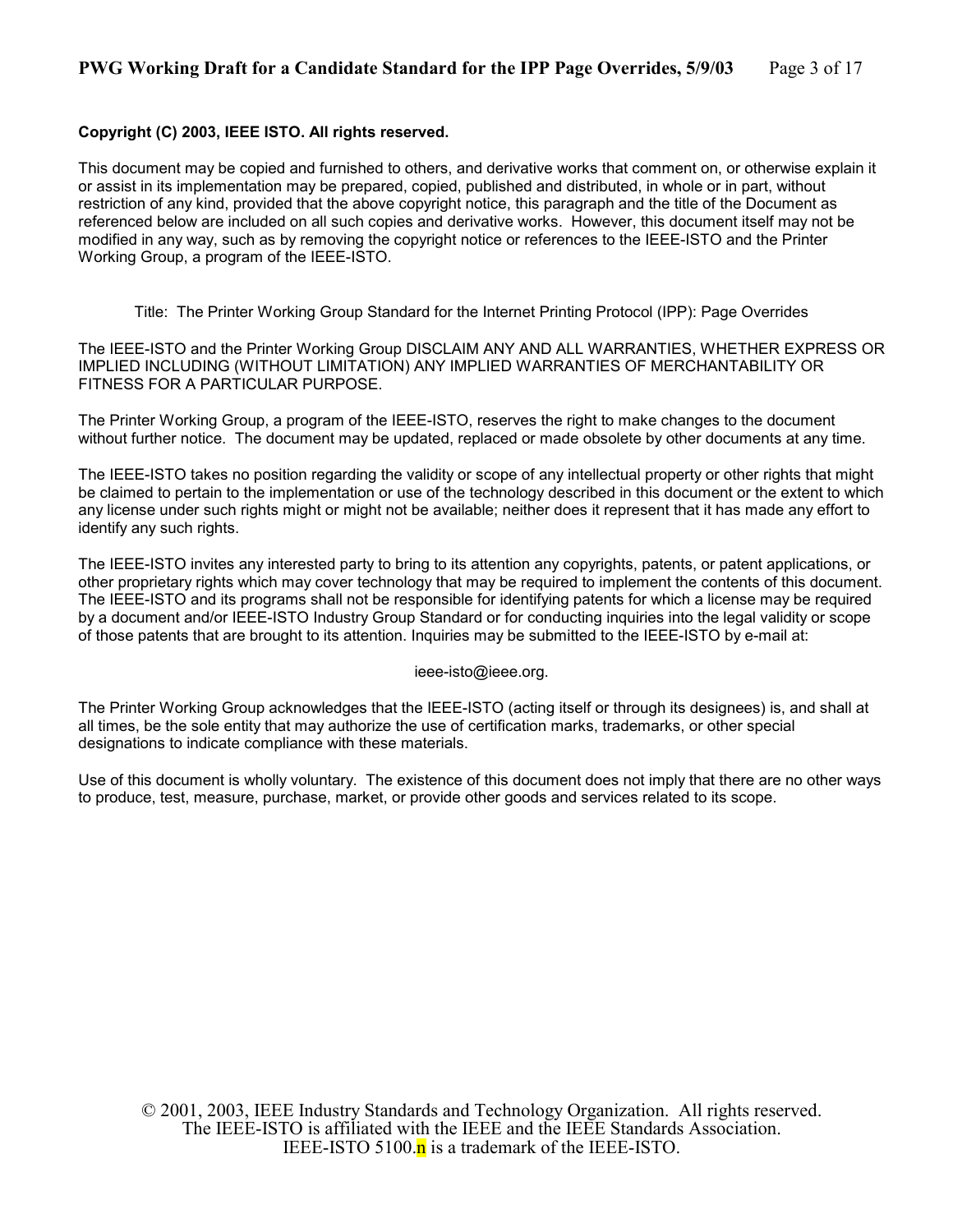### **About the IEEE-ISTO**

The IEEE-ISTO is a not-for-profit corporation offering industry groups an innovative and flexible operational forum and support services. The IEEE-ISTO provides a forum not only to develop standards, but also to facilitate activities that support the implementation and acceptance of standards in the marketplace. The organization is affiliated with the IEEE [\(http://www.ieee.org/\)](http://www.ieee.org/) and the IEEE Standards Association ([http://standards.ieee.org/\).](http://standards.ieee.org/))

For additional information regarding the IEEE-ISTO and its industry programs visit [http://www.ieee-isto.org.](http://www.ieee-isto.org/)

### **About the IEEE-ISTO PWG**

The Printer Working Group (or PWG) is a Program of the IEEE Industry Standards and Technology Organization (ISTO) with member organizations including printer manufacturers, print server developers, operating system providers, network operating systems providers, network connectivity vendors, and print management application developers. The group is chartered to make printers and the applications and operating systems supporting them work together better. All references to the PWG in this document implicitly mean "The Printer Working Group, a Program of the IEEE ISTO." In order to meet this objective, the PWG will document the results of their work as open standards that define print related protocols, interfaces, procedures and conventions. Printer manufacturers and vendors of printer related software will benefit from the interoperability provided by voluntary conformance to these standards.

In general, a PWG standard is a specification that is stable, well understood, and is technically competent, has multiple, independent and interoperable implementations with substantial operational experience, and enjoys significant public support.

For additional information regarding the Printer Working Group visit: http://www.pwg.org

### **Contact information:**

IPP Web Page: http://www.pwg.org/ipp/ IPP Mailing List: ipp@pwg.org

To subscribe to the ipp mailing list, send the following email:

- 1) send it to majordomo@pwg.org
- 2) leave the subject line blank
- 3) put the following two lines in the message body:
	- subscribe ipp
	- end

Implementers of this specification are encouraged to join the IPP Mailing List in order to participate in any discussions of clarifications or review of registration proposals for additional names. Requests for additional extensions, for inclusion in this specification, should be sent to the IPP Mailing list for consideration. In order to reduce spam the mailing list rejects mail from non-subscribers, so you must subscribe to the mailing list in order to send a question or comment to the mailing list.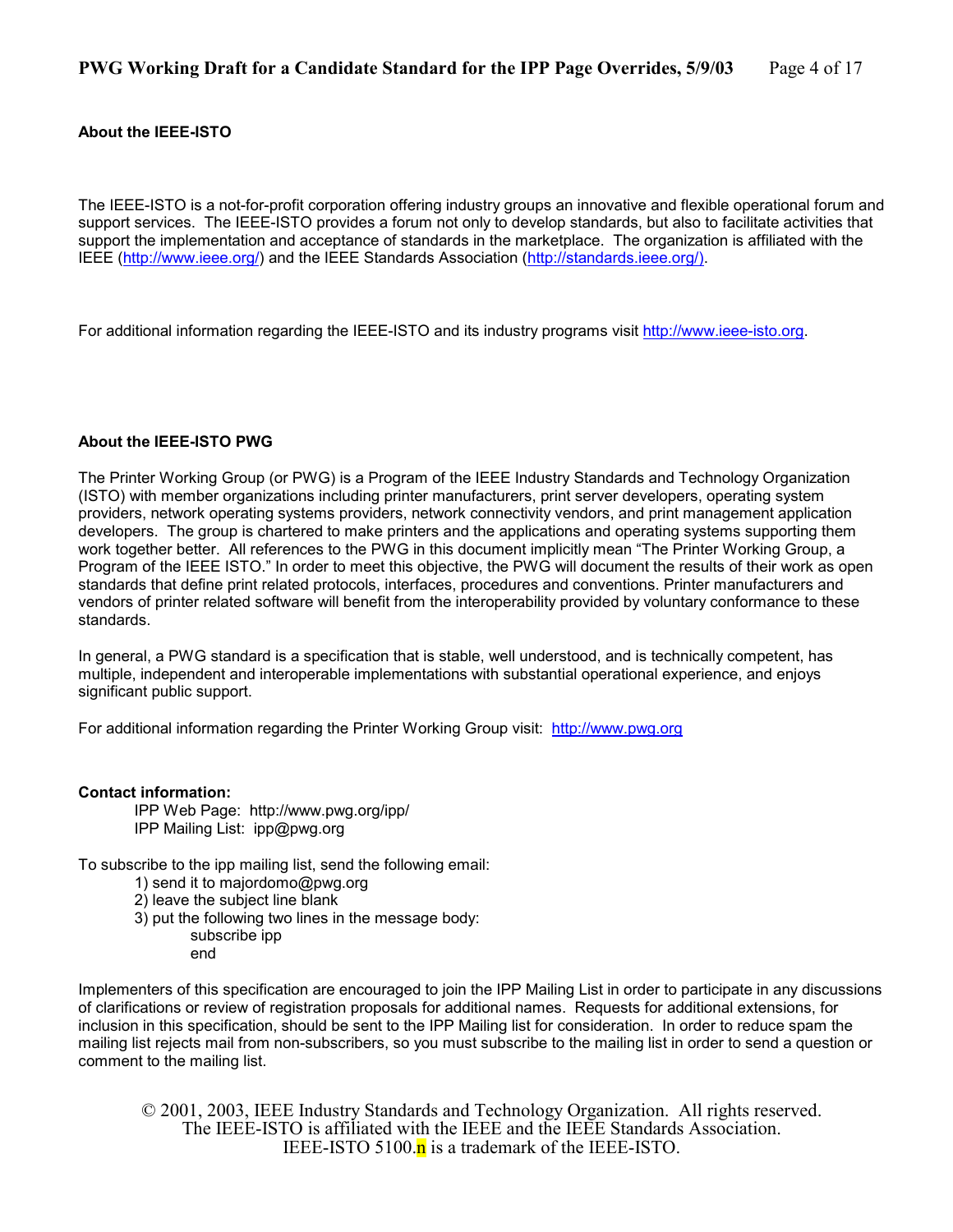### **Table of Contents**

| $\mathbf{1}$                                                            |             |  |
|-------------------------------------------------------------------------|-------------|--|
| $\overline{\mathbf{c}}$<br>2.1<br>2.2<br>2.2.1<br>2.2.2                 |             |  |
| 3                                                                       |             |  |
| 4<br>4.1<br>4.2                                                         | Overview 7  |  |
| 5<br>5.1<br>5.1.1<br>5.1.2<br>5.1.3<br>5.1.4<br>5.1.5<br>5.1.6<br>5.1.7 |             |  |
| 6<br>6.1                                                                |             |  |
| $\overline{7}$<br>7.1<br>7.1.1<br>7.2<br>7.2.1                          | Examples 12 |  |
| 8                                                                       |             |  |
| 9<br>9.1<br>9.2                                                         |             |  |
| 10                                                                      |             |  |
| 11                                                                      |             |  |
| 12                                                                      |             |  |
| 13                                                                      |             |  |
| 14                                                                      |             |  |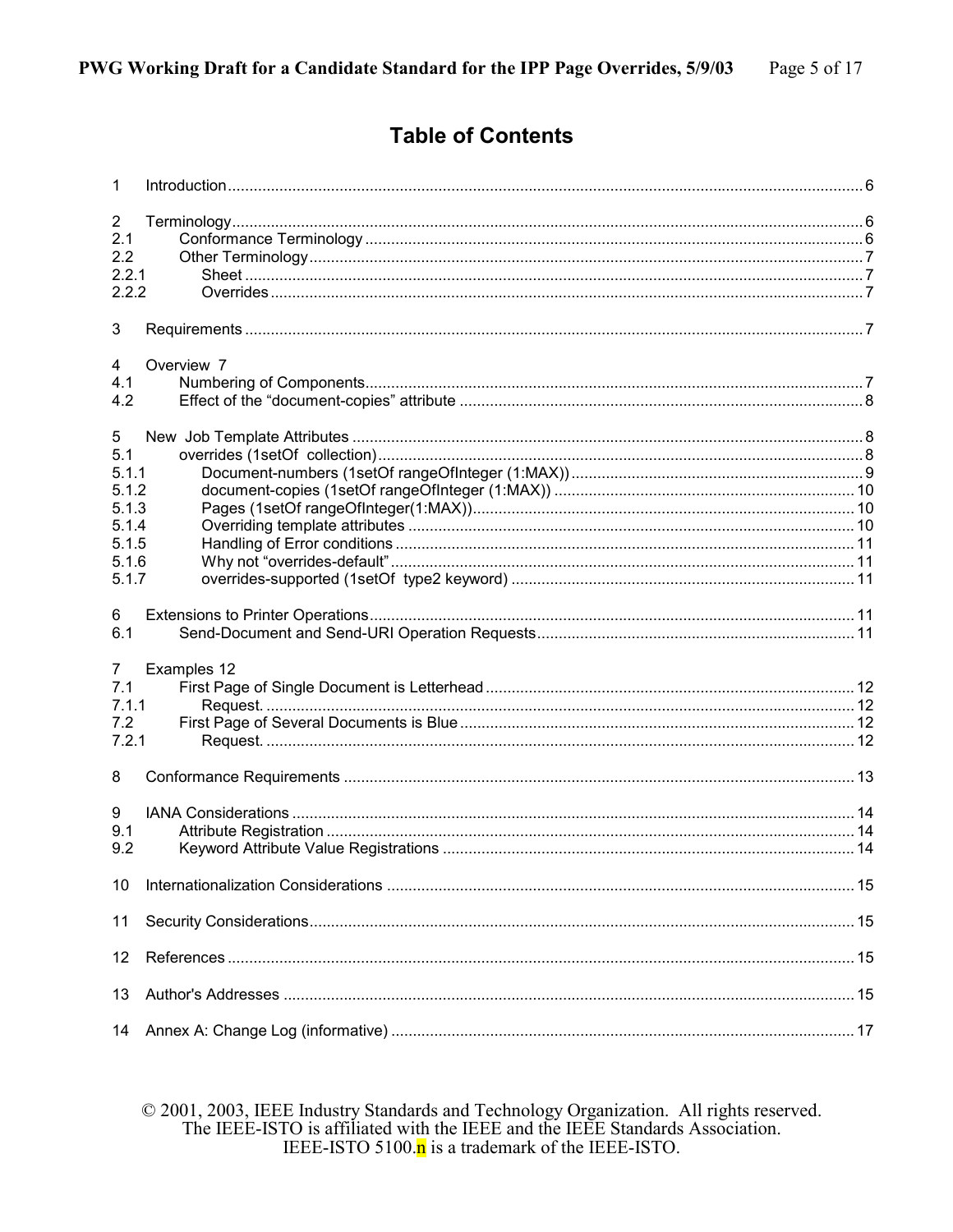# <span id="page-5-0"></span>**1 Introduction**

The Internet Printing Protocol (IPP) is an application level protocol for distributed printing using Internet tools and technologies. IPP version 1.1 (IPP/1.1) requires that each attribute value be the same for all pages within a document within a job. This document defines OPTIONAL extensions to the IPP/1.1 model which relax this restriction and allow pages to have attributes that are overrides. For example, with this extension, page 1 of a Document could have a different media or different value of "sides" from the other pages in the document. Another example is that the 1<sup>st</sup> copy of the Document could be printed single sided on transparency and the remaining copies printed 4-up two sided and stapled. Page overrides always applies to pages within a document without regard to the "multiple-documentshandling" attribute.

This document is a proposal for an extension to IPP/1.0 and IPP/1.1. This document and the Document Object document[DocObj] replace the deprecated "Override Attributes for Documents and Pages document" [PWG5100.4]. The Document object provides overrides at the document level. This specification provides overrides at the page level.

This extension supports page overrides by adding a new Template attribute: "overrides" -- having a syntax type of "1setOf collection". Each 'collection' value for "overrides" contains

A CONDITIONALLY MANDATORY attribute that identifies the documents containing the overridden pages, namely "document-numbers". This attribute MUST be supplied if the Override is specified at the Job level and the Overrides apply only to specific Documents. If this attribute is not supplied at the Job level, the Override applies to all Documents in the Job. This attribute is SHOULD NOT be supplied and is ignored if the Override is specified at the Document level[DocObj].

A MANDATORY attribute that identifies the overridden pages, namely "pages".

an OPTIONAL attribute that identifies the document copies of the specified documents, i.e. "document-copies". If this attribute is absent, the Overrides apply to all document copies.

The 'collection' value also contains one or more attributes that are overrides for the identified pages, e.g. "sides" and "media".

# **2 Terminology**

This section defines the following additional terms that are used throughout this document:

### **2.1 Conformance Terminology**

Capitalized terms, such as **MUST, MUST NOT, REQUIRED, SHOULD, SHOULD NOT, MAY,** and **OPTIONAL**, have special meaning relating to conformance as defined in RFC 2119 [rfc2119]. If an implementation supports the extension defined in this document, then these terms apply; otherwise, they do not. These terms define conformance to *this document (and [rfc2911]) only*; they do not affect conformance to other documents, unless explicitly stated otherwise. For example, the term REQUIRED in this document means "REQUIRED if this OPTIONAL Override specification is implemented"*.* 

The term **CONDITIONALLY REQUIRED** means that the Printer **MUST** support the feature, if the specified condition is true. The term **CMUST** means **MUST** if the specified "condition" is true.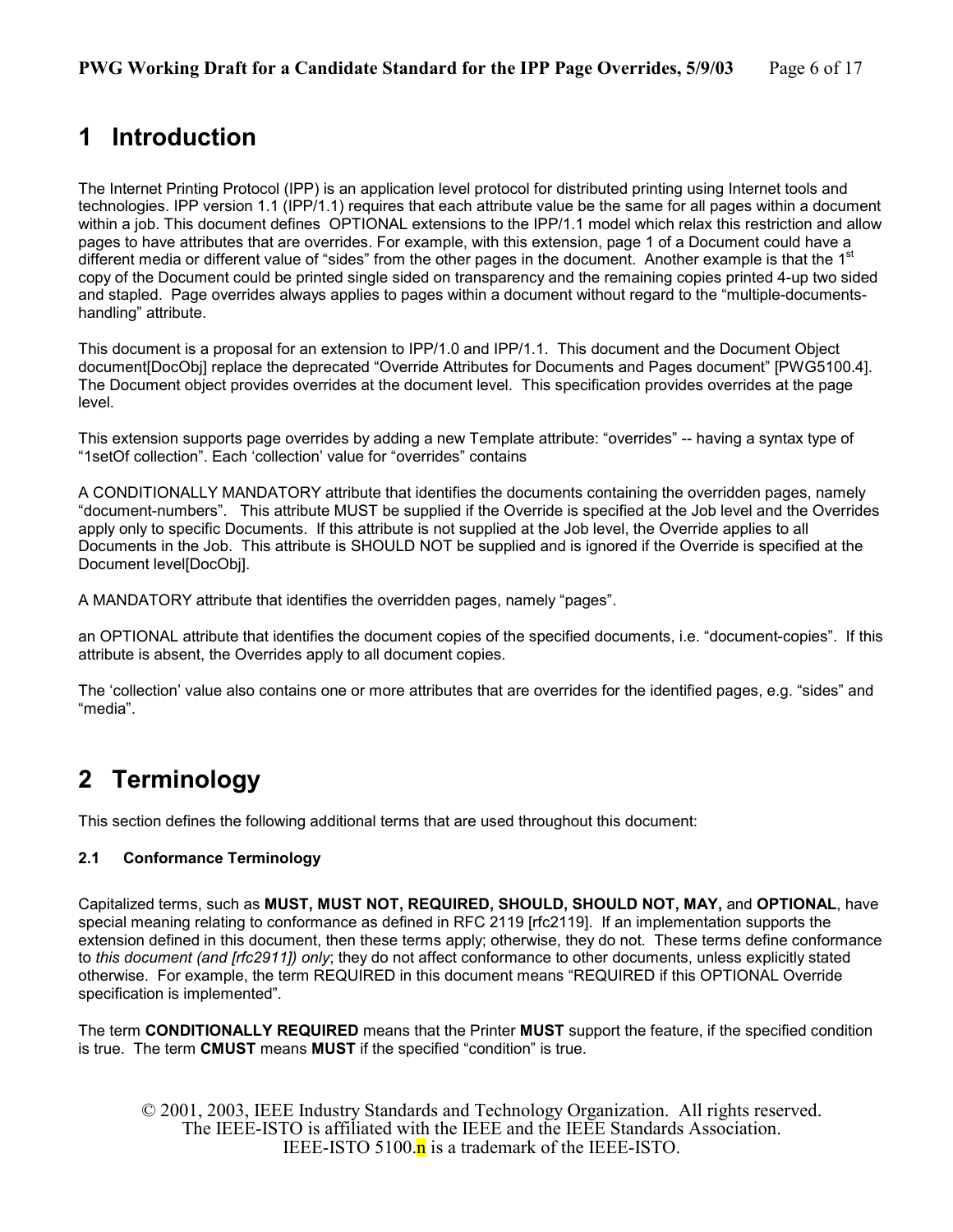### <span id="page-6-0"></span>**2.2 Other Terminology**

### **2.2.1 Sheet**

A Sheet is the unit of media that a printer puts marks on. It is the most basic unit of output from a printer. A printer may mark on one side or on both sides of a sheet.

### **2.2.2 Overrides**

In IPP/1.1 each attribute value is the same for the entire Job. When an attribute is an "Overrides" attribute, it is different for identified pages. Pages can be identified within a Document or a specific copy of a Document.

# **3 Requirements**

The following is a list of requirements for the Overrides-Extension.

- 1. There MUST be a mechanism for specifying Job Template attributes that are Overrides for particular pages. A Printer and a client OPTIONALLY support this mechanism.
- 2. There MUST be a mechanism for specifying Job Template attributes that are Overrides for particular pages in specific copies of Documents. A Printer and a client OPTIONALLY support this mechanism.
- 3. The mechanism for Overrides MUST be supported by all Job-Submission operations and Validate-Job.

## **4 Overview**

In IPP 1.1 all attributes that a client includes with job creation operations affect the entire Job in a uniform way. That is, there is no way for one Document in a given Job to be stapled and another drilled. Also, there is no way for the first sheet of each Document to be on a different media or to have a different value of "sides" from the other Sheets in the Document. In addition, there is no way for one document copy to be printed on paper and another on transparencies. An IPP/1.1 client can specify features, such as finishing, media and sides only at the job level.

The Override Extension defined in this document allows some pages, to be affected by attribute values that are Overrides to those specified for the Job as a whole. For example, the first page of a Document has a different media from the rest.

### **4.1 Numbering of Components**

The Override Extension defines a system for numbering of components.

- Each Document has a number. The single Document that a client sends with Print-Job or Print-URI and the first Document that a client sends with Send-Document or Send-URI has a number of 1. Each subsequent Document that a clients sends has a number that is one higher than the previous.
- Each Page in a Document is numbered sequentially, starting at 1 for the first Page. If a Job has several Documents, the first Page of each Document has the number of 1.
- The Documents are numbered as if the value of "copies" were 1, i.e. if a Document produces multiple copies, each copy has the same document number.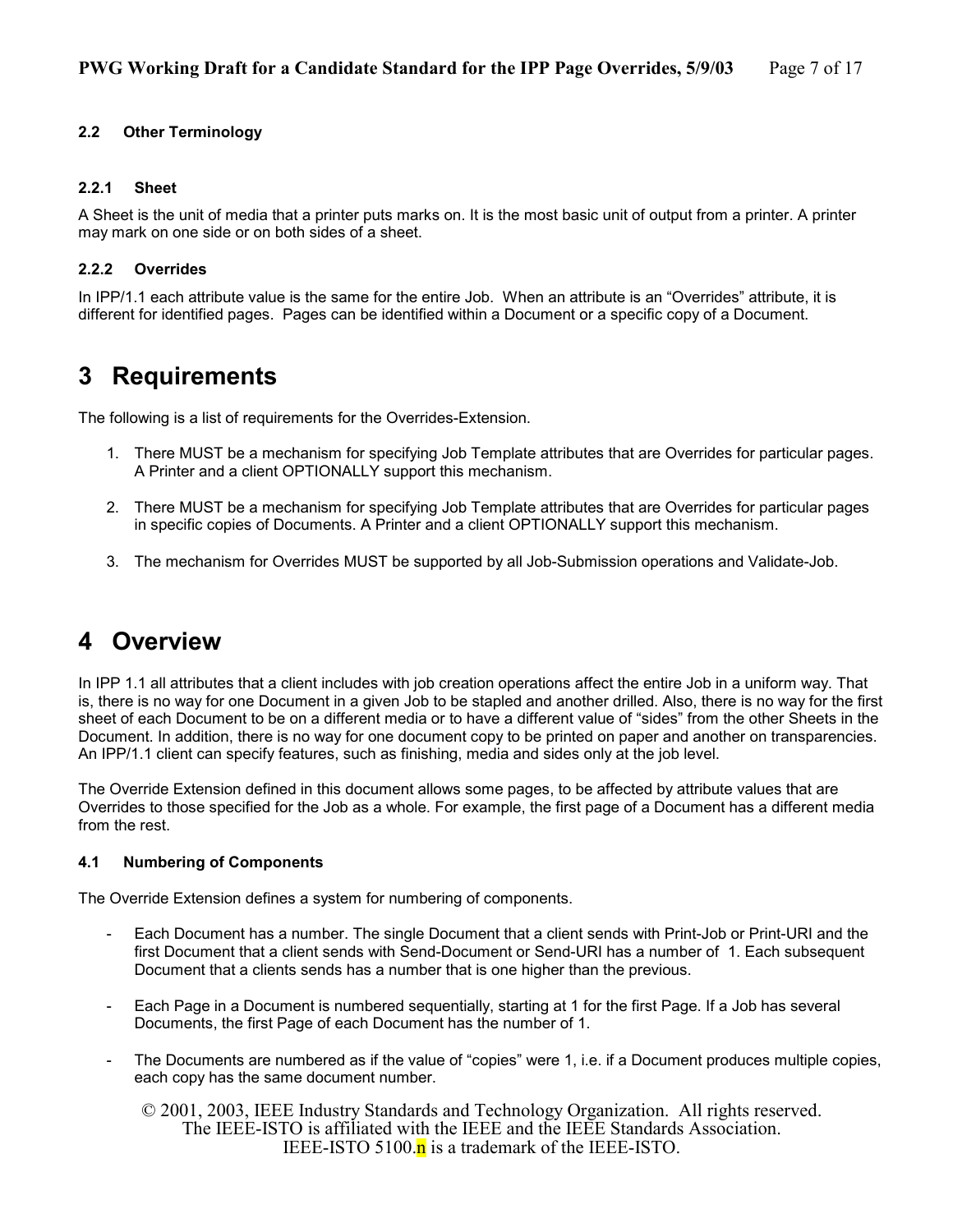<span id="page-7-0"></span>Each copy of a Document has a number. The first copy of each Document has a number of '1', and each subsequent copy has a number that is one higher than the previous copy.

### **4.2 Effect of the "document-copies" attribute**

The "document-copies" attribute causes some copies of a document to be printed differently from others. For example, 10 copies are duplex printed on letter paper with a staple. One copy is simplex printed on transparencies without a staple. As another example, the first page of 100 copies of a 3 page document are printed on letterhead paper and the first page of the 101<sup>st</sup> copy of the document is printed on regular letter paper.

If an attribute can affect a Document, it can affect particular Document-Copies. If an attribute can affect Sheets, it can affect Sheets of particular Document-Copies.

### **5 New Job Template Attributes**

The Override Extension adds a new Job Template attributes: "overrides". The "overrides" attribute supercedes the "page-overrides" from PWG51000.4

| Job Attribute                    | Printer: Default Value<br>Attribute | Printer: Supported<br>Values Attribute            |
|----------------------------------|-------------------------------------|---------------------------------------------------|
| overrides<br>(1setOf collection) | none                                | overrides-<br>supported<br>(1setOf type2 keyword) |

#### **5.1 overrides (1setOf collection)**

This OPTIONAL Job/Document Template attribute contains attributes that are associated with Pages and that are treated as page Overrides. Such attributes are called "Overrides" attributes. The remainder of this section describes features that an implementation MUST support or MAY support if an implementation supports this attribute

If this attribute is present in a Job or Document, there are Page Overrides. If it is present, the value consists of one or more 'collection' values, where each 'collection' value identifies one or more jobs, one or more Pages and contains one or more Job Template attributes which act as Overrides to the corresponding Template attribute(s) for the specified Page(s) in the specified Job(s).

The first attribute CMUST be the "document-numbers". The condition is if the Override is specified at the Job level and the Overrides apply only to specific Documents. If this attribute is not supplied at the Job level, the Override applies to all Documents in the Job. Specifying the Override at the Job level means that the attribute is included with a PrintJob, CreateJob or SetJob operation. This attribute is SHOULD NOT be supplied and is ignored if the Override is specified at the Document level[DocObj].

The second attribute MAY be "document-copies". If present, this attributes identifies the copies of the Document. If this attribute is not present, then the Override applies to all copies of the Document.

If "document-number" and "document-copies" is present, the "pages" attribute MUST be the third attribute; if either "document-number" or "document-copies" attribute is present, the "pages" attribute MUST be the second attribute;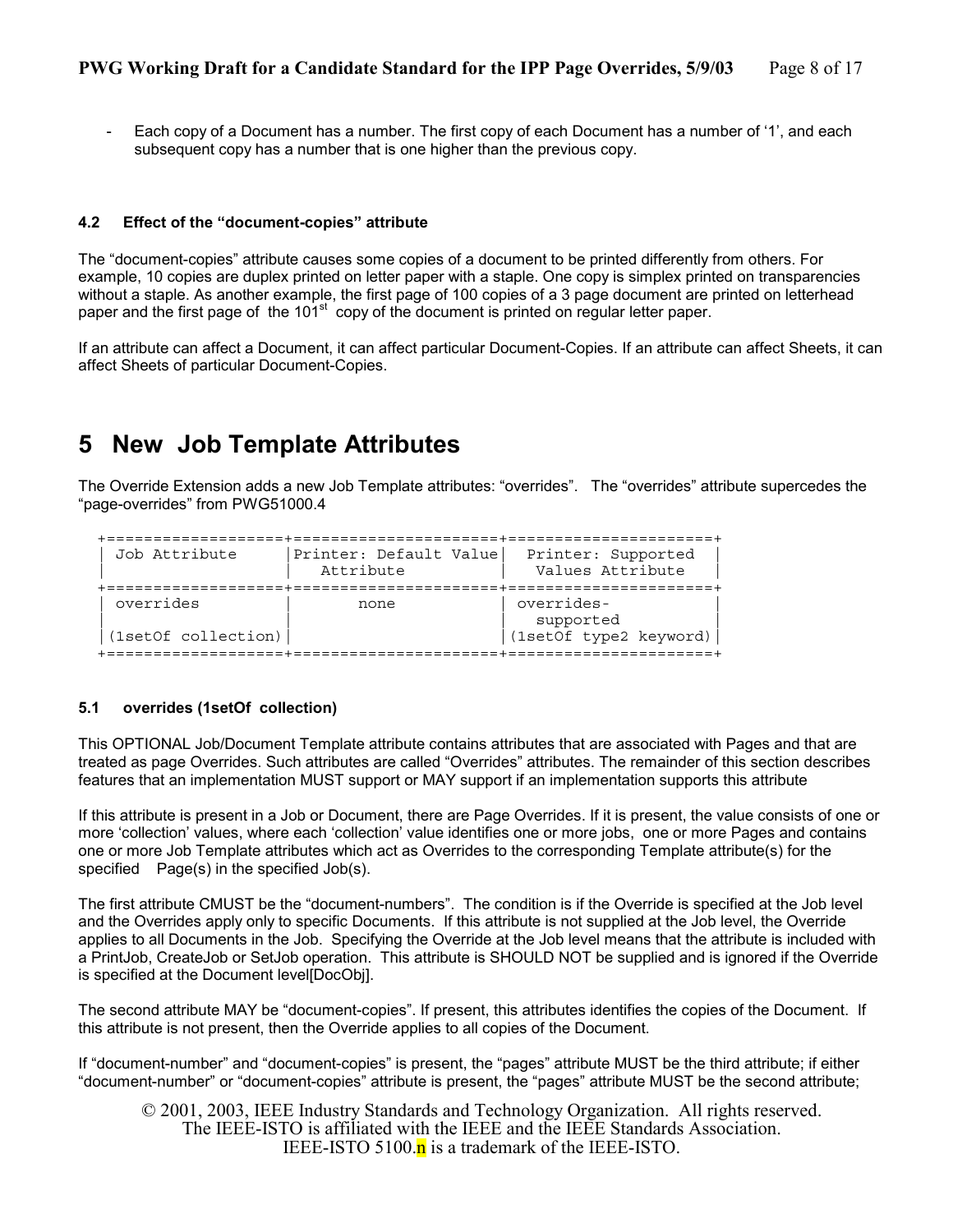<span id="page-8-0"></span>otherwise, it MUST be the first attribute. The "pages" attribute identifies the pages to which the Override applies. The identified pages need not be contiguous.

The remaining attributes in the 'collection' value are the Template attributes that are Overrides for the specified pages.

There may be more than one way for a client to arrange 'overrides' attributes in 'collection' values. For example, if a Document contains 10 pages to be printed 1-sided on white letter paper and page 1 is to be two sided with blue letter paper and Document 2 is to be two sided with white letter paper, there is more than 1 possible way to group the Overrides. The client could specify the two Overrides for page 1 in one 'collection' value and the single Override for Page 2 in second 'collection' values, or it could specify "two-sided" for pages 1 and 2 in one 'collection' value and "blue letter paper" for Document 1 in another 'collection' value. Other variations include specifying Overrides at Job and at Document levels.

If the "document-number", "document-copies" and "pages" identify pages that either don't exist or are within nonexistent Document-Copies or Documents, the Printer silently ignores them and associates the Overrides with the pages that do exist. A client MUST not allow two 'collection's values to be associated with the same page and to contain the same Override attribute with different values. If there is such a conflict, the Printer can use either value, and it MUST issue a warning. It does so by adding 'job-warnings-detected' to the "job-state-reasons" and by increasing the value of the "job-warnings-count" Job Description attribute by 1. If the Printer detects this conflict while it is processing a Job-Submission operation, it MUST return the ignored value in the Unsupported attributes.

When a Client receives this attribute in a Get-Jobs or Get-Job-Attributes, the value MUST contain the same 'collection' values received in Job-Submission operations, except for those 'collection' values the Printer returned in the Unsupported Attributes.

To allow the specification of the last page, copy or document the MAX integer value (2147483647) is used. To allow the specification of the page, copy or document before the last a special value of MAX-1(2147483646) is used. No other special values are defined.

| <b>Attribute name</b>  | syntax                     | In request  | <b>Printer</b><br>Support |
|------------------------|----------------------------|-------------|---------------------------|
| document-numbers       | 1setOf rangeOfInteger(MAX) | MAY         | <b>MUST</b>               |
| document-copies        | 1setOf rangeOfInteger(MAX) | MAY         | <b>MAY</b>                |
| pages                  | 1setOf rangeOfInteger(MAX) | <b>MUST</b> | <b>MUST</b>               |
| Any template attribute |                            | MAY         | MAY                       |

The following sections describe each member attribute in the above table.

### **5.1.1 Document-numbers (1setOf rangeOfInteger (1:MAX))**

This attribute identifies one or more Documents by specifying a range of numbers. The Overrides apply to the pages within the Documents specified.

A Printer MUST support this attribute. A client MAY supply this attribute in each 'collection' value. If supplied, it MUST be the first attribute of each 'collection' value.

Note: To allow the specification of the last document the MAX integer value (2147483647) is used. To allow the specification of the next to last document a special value of MAX-1(2147483646) is used. No other special values are defined.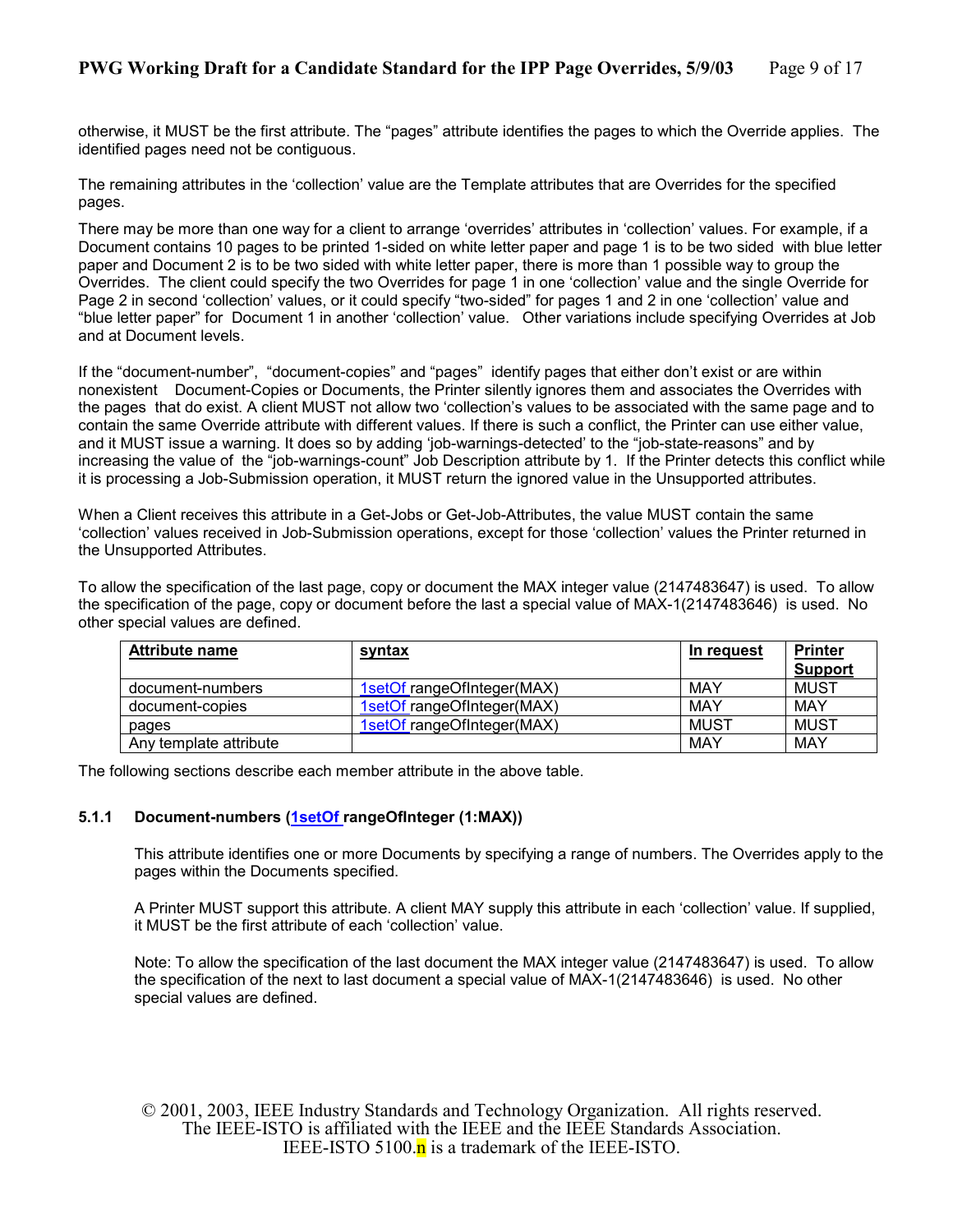### <span id="page-9-0"></span>**5.1.2 document-copies (1setOf rangeOfInteger (1:MAX))**

This attribute identifies one or more Document-Copies by specifying a range of numbers. The Overrides apply to the pages within the identified Documents-Copies within the Documents specified.

A Printer MUST support this attribute. A client MAY supply this attribute in each 'collection' value. It MUST be the second attribute of each 'collection' value if the client supplied "document-numbers'; otherwise it MUST be first.

Note: To allow the specification of the last document copy the MAX integer value (2147483647) is used. To allow the specification of the next to last document copy a special value of MAX-1(2147483646) is used. No other special values are defined.

### **5.1.3 Pages (1setOf rangeOfInteger(1:MAX))**

This attribute identifies one or more pages by specifying one or more ranges of numbers (see section [4.1](#page-6-0) for the rules on associating a number with each page). The "1setOf" allows noncontiguous pages. The Overrides apply to the identified pages within the Documents specified. The "document-copies" specifies particular copies of the Documents.

If the "page-ranges" attribute is associated with a Document, the pages identified by this attribute are the same as when "page-ranges" is not present. However, this attribute may identify pages that are deselected for printing by the "page-ranges" attribute. For example, if the value of "page-ranges" is "5:10" and this attribute identifies pages "3:6", this attribute identifies two pages (3 and 4) that are not printed and two that are (5 and 6)

If a Printer support the "overrides" attribute, it MUST support this attribute. A client MUST supply this attribute in each 'collection' value of the "overrides" attribute and it MUST be the second attribute of each 'collection' value.

A client MAY supply this attribute in a Send-Document or Send-URI request. This attribute MAY identify pages sent in an earlier Job operation. If a Printer receives such an Override, The Override for the Document MUST take precedence over the Job level Override. In other word the Document level Override is bound more tightly to the Document than the Job level Override.

ISSUE01: Should we allow overlapping overrides at the same level and specify that the behavior is the later the override the higher the precedence?

Note: To allow the specification of the last page the MAX integer value (2147483647) is used. To allow the specification of the next to last page a special value of MAX-1(2147483646) is used. No other special values are defined.

### **5.1.4 Overriding template attributes**

These attributes have the same meaning as in IPP/1.1. Any template attribute supported by the printer may be supplied. Only those supported attributes that affect pages will be honored. For example an Override that specifies "job-priority" will ignore "job-priority" The Printer MAY support this attribute. A client OPTIONALLY supplies it.

ISSUE02: How should non-page oriented template attributes be handled and how will fidelity interact?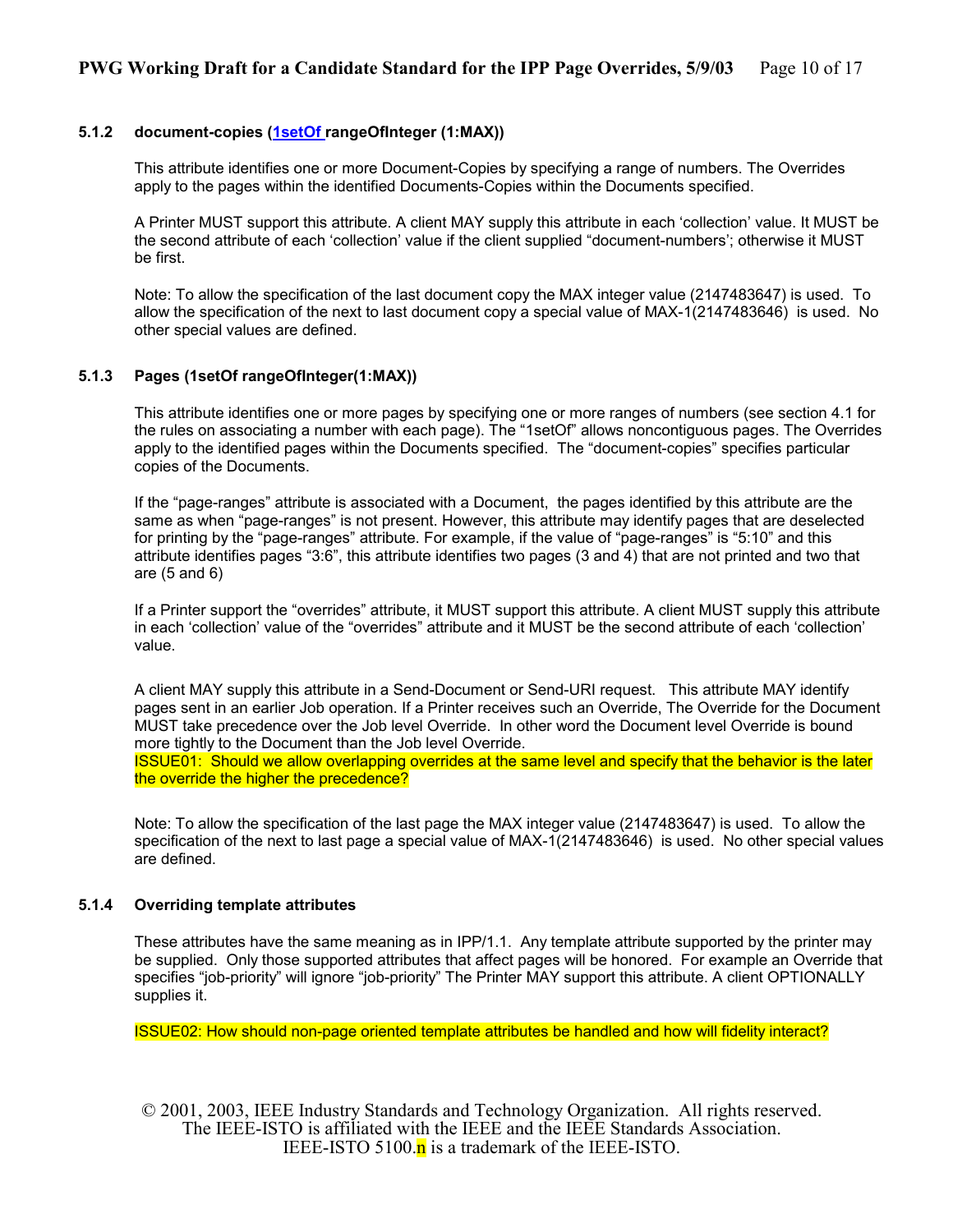### <span id="page-10-0"></span>**5.1.5 Handling of Error conditions**

If a client puts a member attribute in some position other than its required position (e.g. "documentnumberss" MUST be first), a Printer MUST either:

- a) use the specified value of the member attribute and ignore its wrong position or
- b) reject all attributes in the 'collection' value and treat the 'collection' values, but not other sibling 'collection' values, as unsupported.

### **5.1.6 Why not "overrides-default"**

There is no "overrides-default" attribute because it adds complicated rules for a Printer to implement. The problems are best illustrated with examples.

If there were a "overrides-default" and it contained a "sides" and "media" override for the first page, and if a client submitted a Job with no "sides" attribute and with "media" as a Job attribute with no overrides, a possible meaning is that the Printer uses the client's requested media for the entire Job and the sides specified by the "sides-default" and the "sides" value in "overrides-default". So in this example, the Printer ignores the "overrides-default" attribute for "media", but uses it for "sides" because the Printer uses it for an attribute "xxx" only when it uses "xxx-default".

### **5.1.7 overrides-supported (1setOf type2 keyword)**

This attribute specifies the supported values of the "overrides" attribute. A client can use this attribute to determine what override attributes the Printer supports.

This attribute contains the name of each attribute that the Printer supports in a 'collection' value of the "overrides" attribute. This attribute MUST contain the keywords "document-numbers" and "pages" because a Printer MUST support these attributes This attribute MUST contain the keywords "document-copies" if the Printer supports overriding of individual copies of a Document. This attribute MUST also contain the name of each attribute that can be a page-override. For example, this attribute contains the keyword "sides" if and only if the Printer supports "sides" in a 'collection' value of the "page-overrides" attribute.

There are no corresponding "document-numbers-supported", "document-copies-supported", and "pagessupported" Printer attributes. However, the supported values for all of the other member attributes are indicated by the corresponding "xxx-supported" Printer attributes which are the same values as for the corresponding "xxx" operation or Job/Document Template attribute. For example, if "sides" is supported as a member attribute of the "override" collection, then the "sides-supported" Printer attribute indicates the values that are supported at the job level and as an Override.

# **6 Extensions to Printer Operations**

The sections below specify the extensions to the groups within IPP 1.1 operations. If an operation or a group within an operation is not mentioned, this extension does not change that operation or group, respectively.

### **6.1 Send-Document and Send-URI Operation Requests**

Attributes are added to the Operation Attributes group.

Group 1: Operation Attributes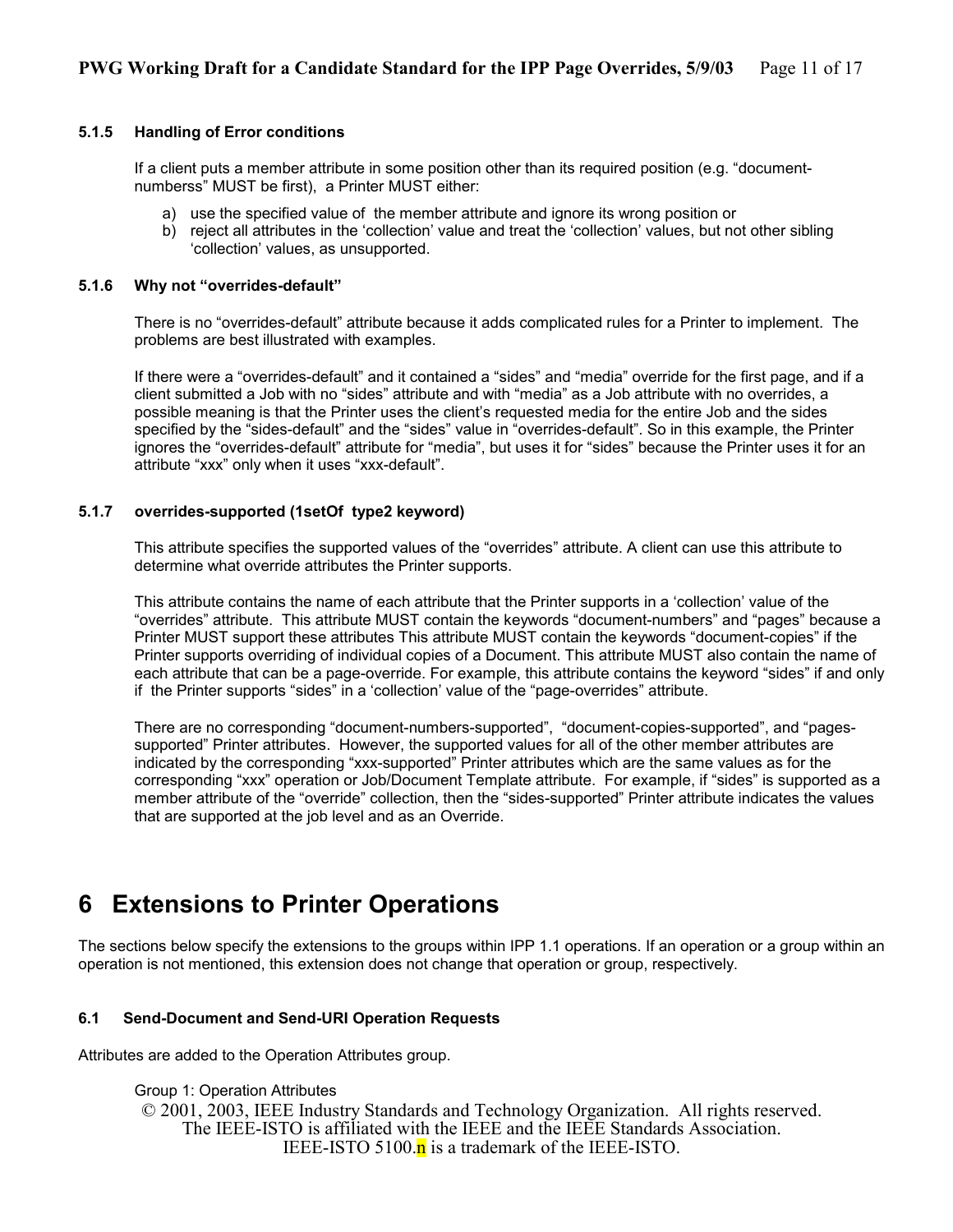<span id="page-11-0"></span>"page-overrides" (1setOf collection):

The client OPTIONALLY supplies this attribute. See section [5.1](#page-7-0) for details. The Printer MUST support this attribute if it supports the "page-overrides" Job Template attribute. If the job doesn't contain a "page-overrides" attribute, this attribute is added to the Job. Otherwise, the 'collection' values from this attribute are appended to the existing "page-overrides" attribute. See section [5.1](#page-7-0)  for rules of resolving conflicts. Also the "input-documents" attribute is added to any 'collection' value that contains neither an "input-documents" nor "output-documents" attribute.

# **7 Examples**

This section currently contains examples Overrides. Brackets are used to delimit the beginning and end of each Collection value.

### **7.1 First Page of Single Document is Letterhead**

In the first example, the Printer produces 1 copy of a single Document. It is printed on letterpaper using Print-Job. The first Page of the Document is letterhead paper.

### **7.1.1 Request.**

There is one Document A which produces one Document.

```
Print-Job 
    job attributes group 
        media: letter 
        overrides: { 
            documents-numbers: 1:1 
            pages: 1:1 
            media: letterhead }
    end-of-attributes 
           Document A
```
### **7.2 First Page of Several Documents is Blue**

In the second example, the Printer produces 3 copies of each Document. Each is stapled and printed on letter-paper, two-sided using Create-Job. The first Page of each Document is blueletter paper and one-sided.

### **7.2.1 Request.**

There are two Documents A and B.

Create-Job

operations attributes group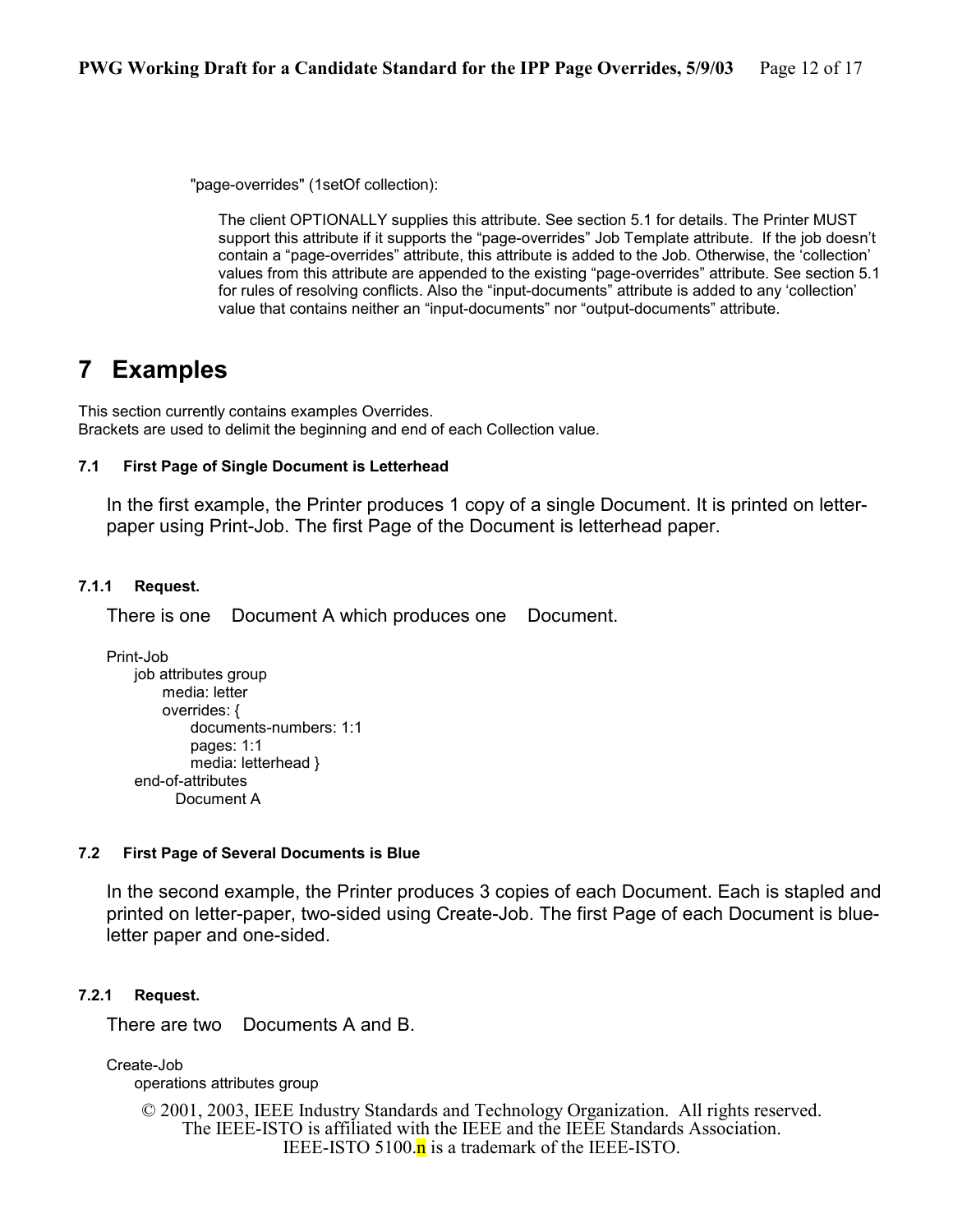<span id="page-12-0"></span>document-format: application/PostScript job attributes group multiple-document-handling: separate-documents-collated-copies sides: two-sided-long-edge media: letter copies: 3 finishings: stapling page-overrides: { document-numberss: 1:2 pages: 1:1 sides: one-sided media: blue-letter } end-of-attributes Send-Document end-of-attributes Document A Send-Document end-of-attributes Document B

# **8 Conformance Requirements**

This section specifies the Conformance Requirements.

This specification describes overriding attributes on a particular page . If a Client or Printer supports this specification, it MUST support this mechanisms.

The following are the conformance rules for Overrides. See section [5.1](#page-7-0) for further details on Overrides

- 1. If a Printer or Client supports Overrides, it MUST support
	- 1.1. the "overrides" attribute, and
	- 1.2. the "overrides-supported" attribute, and
	- 1.3. the following member attributes of "overrides":
		- 1.3.1. "document-numberss",
		- 1.3.2. "pages", and
		- 1.3.3. at least one Job/Document Template attribute that can be overridden (e.g. "sides" or "media") as defined in another specification.

A conforming Printer MUST handle unsupported attributes correctly. If a Printer receives a "overrides" attribute that contains one or more unsupported member, it MUST return in the Unsupported Attributes group of the response the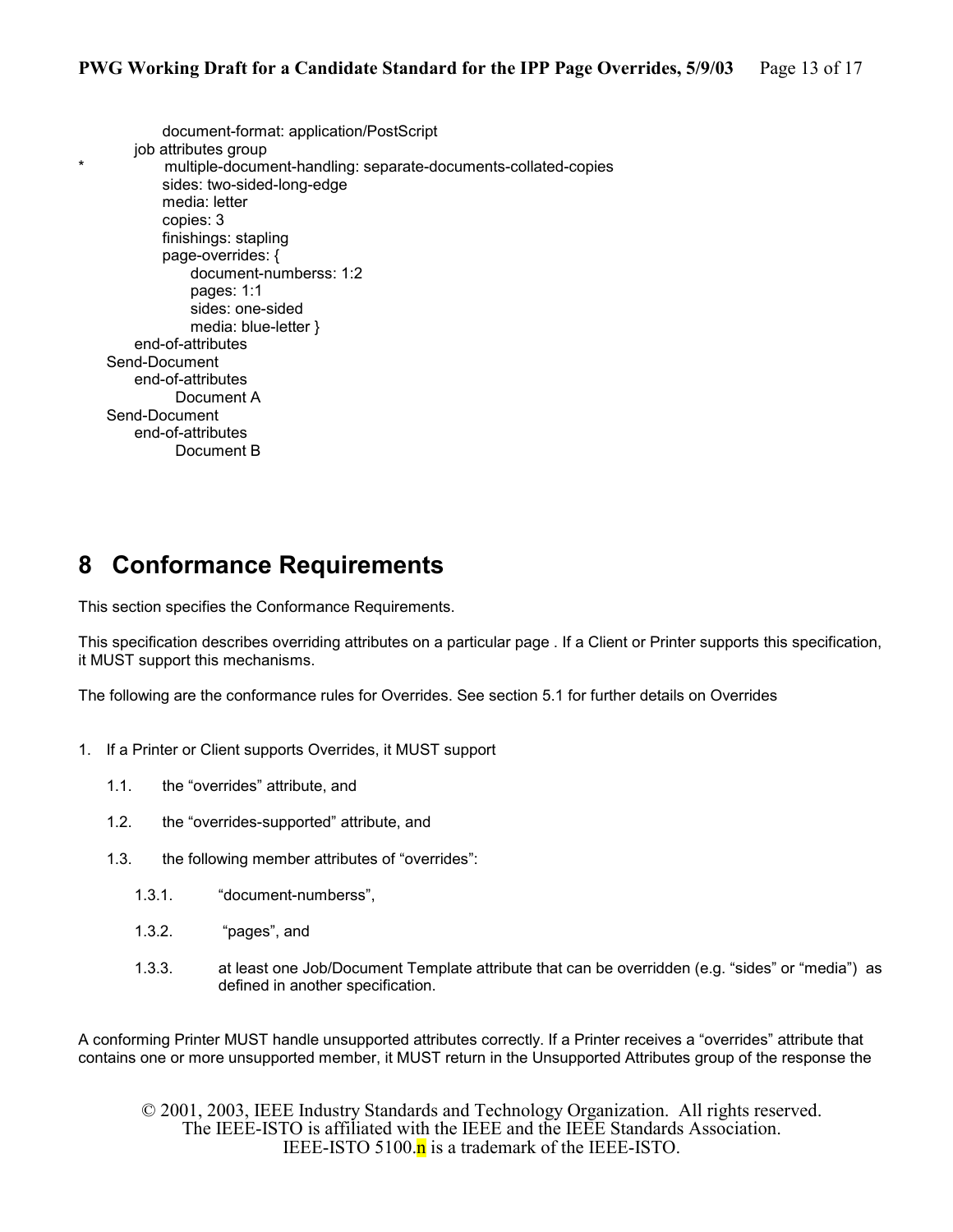<span id="page-13-0"></span>"overrides" attribute with the unsupported members attributes. The "ipp-attribute-fidelity" determines whether the **Printer** 

- a) rejects the Job or
- b) accepts the Job and ignores the unsupported member attributes.

A Client or a Printer OPTIONALLY supports the "document-copies" attribute as a member attribute of "overrides". If a Printer does not support the "document-copies" member attribute and receives it in a "page-overrides", it treats the "document-copies" attributes as described in the previous paragraph. If the Printer accepts the Job, it behaves as if the overrides applied to all copies of the specified documents or pages, i.e. the way the Printer would behave if it supported "document-copies" and the client didn't supply it.

## **9 IANA Considerations**

This section contains the exact information for IANA to add to the IPP Registries according to the procedures defined in RFC 2911 [RFC2911] section 6.

### **9.1 Attribute Registration**

The attributes defined in this document will be published by IANA according to the procedures in RFC 2911 [RFC2911] section 6.2 with the following path:

### ftp.isi.edu/iana/assignments/ipp/attributes/

The registry entry will contain the following information:

```
Reference IEEE-ISTO 5100.n: 
ftp://ftp.pwg.org/pub/pwg/standards/pwg5100.n.pdf
```

| Job Template attributes:       | Section: |
|--------------------------------|----------|
| overrides (1setOf collection)  | 5.1      |
| Operation attributes:          | Section: |
| overrides" (1setOf collection) | 61       |

### **9.2 Keyword Attribute Value Registrations**

The keyword attribute values defined in this document will be published by IANA according to the procedures in RFC 2911 [RFC2911] section 6.1 with the following path:

ftp.isi.edu/iana/assignments/ipp/attribute-values/

The registry entry will contain the following information:

Reference IEEE-ISTO 5100.4: ftp://ftp.pwg.org/pub/pwg/standards/pwg5100.4.pdf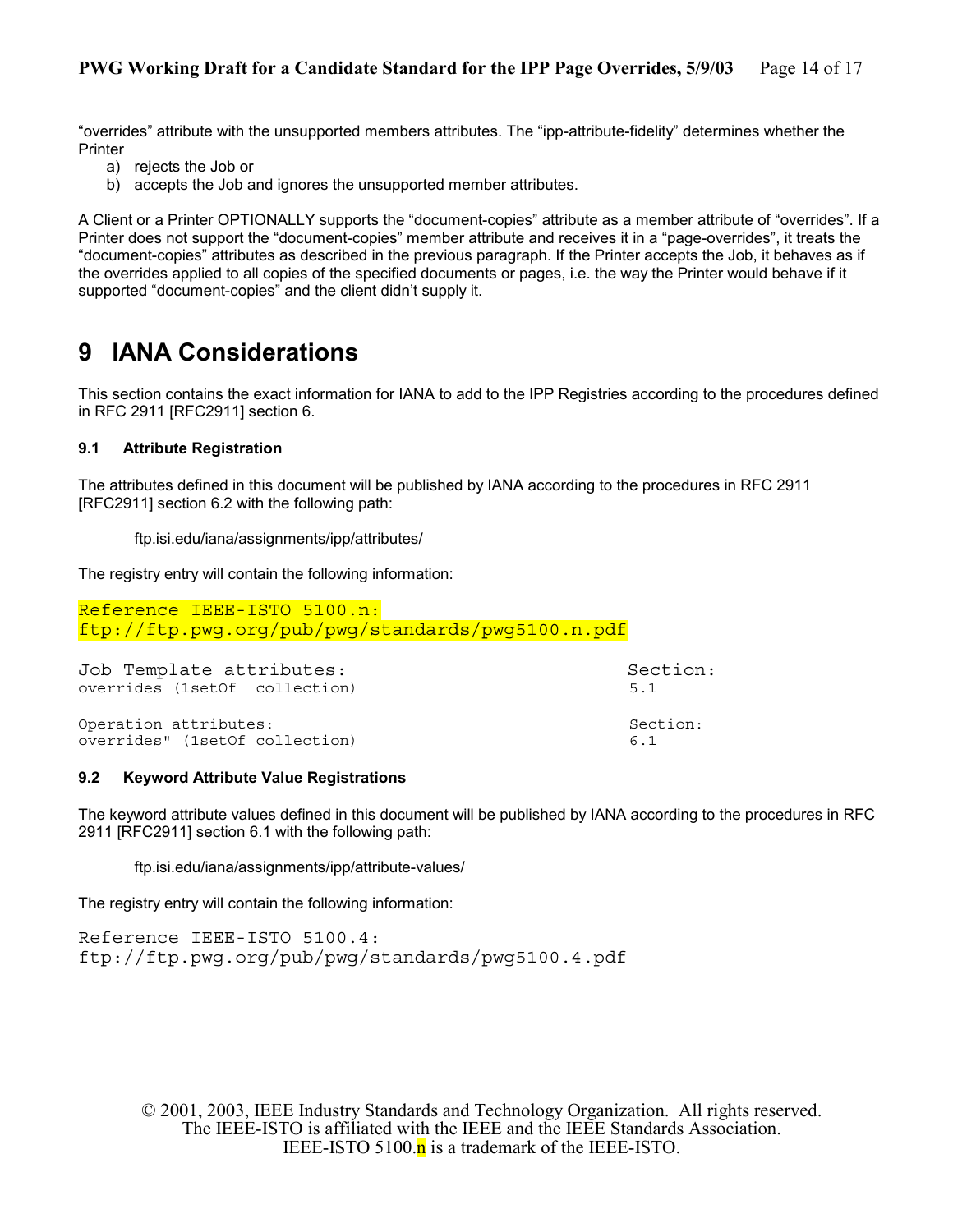# <span id="page-14-0"></span>**10 Internationalization Considerations**

The IPP extensions defined in this document require the same internationalization considerations as any of the Job Template attributes defined in IPP/1.1 [RFC2911].

# **11 Security Considerations**

The IPP extensions defined in this document require the same security considerations as any of the Job Template attributes defined in IPP/1.1 [RFC2911].

## **12 References**

### [RFC2026]

Bradner, S., "The Internet Standards Process -- Revision 3", RFC 2026, October 1996.

#### [RFC2565]

 Herriot, R., Butler, S., Moore, P. and R. Turner, "Internet Printing Protocol/1.0: Encoding and Transport", RFC 2565, April 1999.

### [RFC2566]

 deBry, R., Hastings, T., Herriot, R., Isaacson, S. and P. Powell, "Internet Printing Protocol/1.0: Model and Semantics", RFC 2566, April 1999.

#### [RFC2910]

 Herriot, R., Butler, S., Moore, P., Turner, R. and J. Wenn, "Internet Printing Protocol/1.1: Encoding and Transport", RFC 2910, September 2000.

#### [RFC2911]

 Hastings, T., Herriot, R., deBry, R., Isaacson, S. and P. Powell, "Internet Printing Protocol/1.1: Model and Semantics", RFC 2911, September 2000.

### [PWG5100.4]

 Herriot, R., Ocke, K., "Internet Printing Protocol (IPP): Override Attributes for Documents and Pages", IEEE-ISTO 5100.4-2001, February 7, 2001, ftp://ftp.pwg.org/pub/pwg/standards/pwg5100.4.pdf.

### [DocObj]

 Hastings, T., Zehler, P., " The Printer Working Group (PWG)Standard forThe Internet Printing Protocol (IPP): Document Object ", IEEE-ISTO PWG Working Draft, May 9, 2003, ftp://www.pwg.org/pub/pwg/ipp/new\_DOC/wd-ippdoc10-20030509.pdf.

### **13 Author's Addresses**

Peter Zehler Xerox Corporation MS: 0128-30E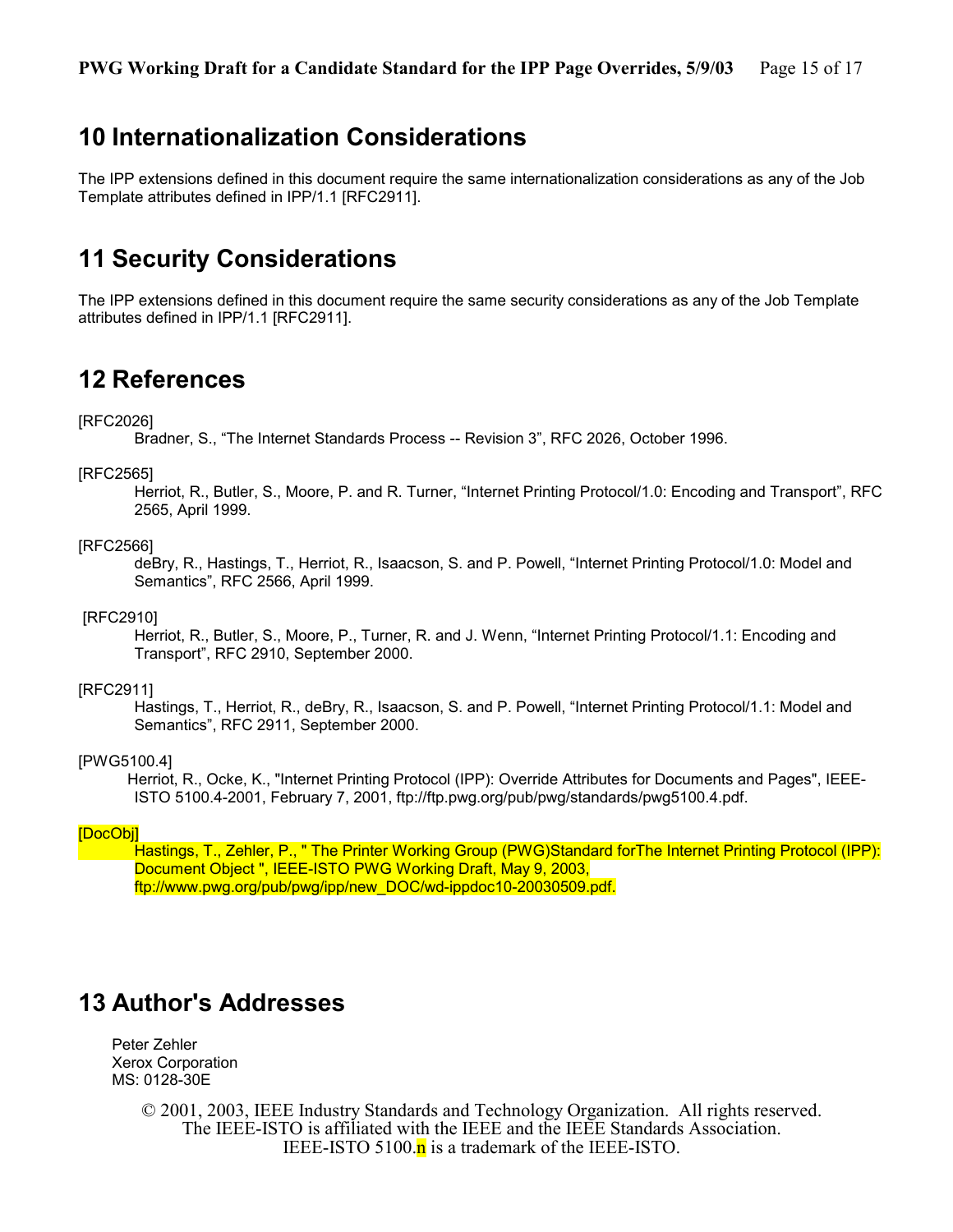800 Phillips Road Webster, NY 14580-9701

Phone: 585 265-8755 Fax: 585 422-7961 e-mail: PZehler@crt.xerox.com

Robert Herriot Xerox Corp. 3400 Hill View Ave, Building 1 Palo Alto, CA 94304

Phone: 650-813-7696 Fax: 650-813-6860 e-mail: [robert.herriot@pahv.xerox.com](mailto:robert.herriot@pahv.xerox.com)

Kirk Ocke Xerox Corporation 800 Phillips Road Webster, NY 14580

Phone: 716-422-4832 e-mail: [Kirk.Ocke@usa.xerox.com](mailto:hastings@cp10.es.xerox.com)

IPP Web Page: http://www.pwg.org/ipp/ IPP Mailing List: ipp@pwg.org

To subscribe to the ipp mailing list, send the following email:

- 1) send it to majordomo@pwg.org
- 2) leave the subject line blank
- 3) put the following two lines in the message body:

subscribe ipp end

Implementers of this specification document are encouraged to join IPP Mailing List in order to participate in any discussions of clarification issues and review of registration proposals for additional attributes and values.

Other Participants: